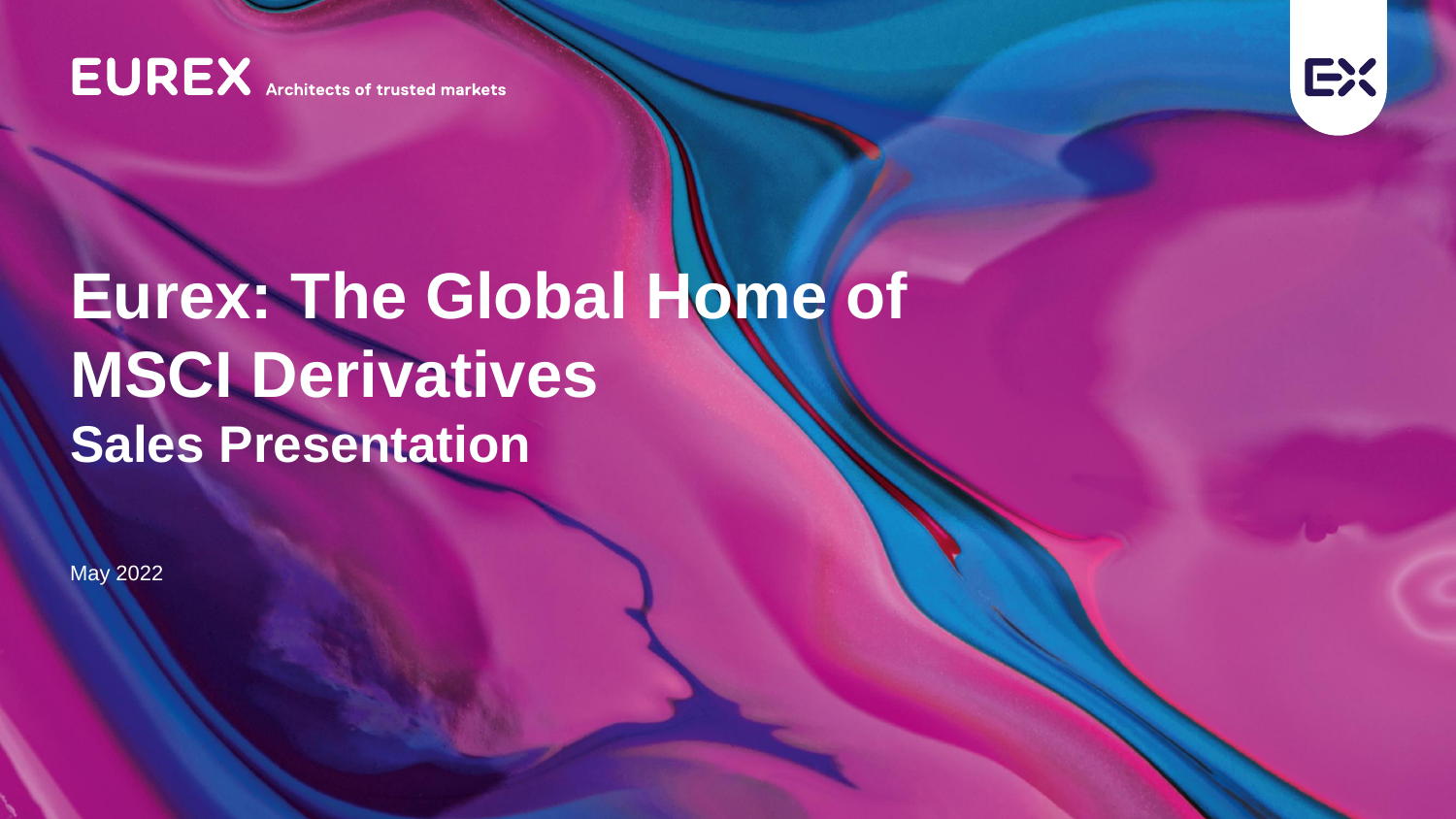# **Why are MSCI Derivatives getting popular?**



EX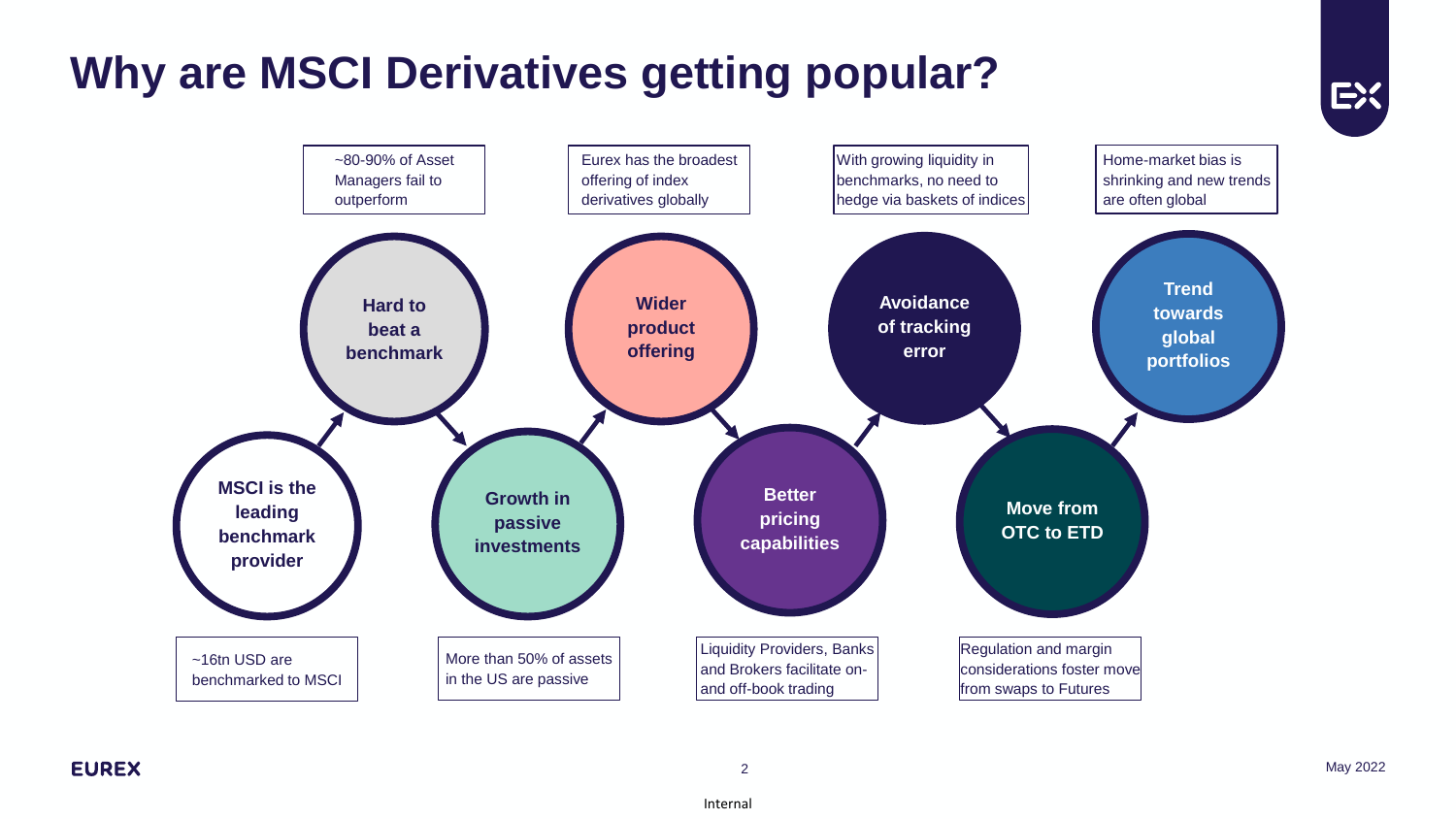# **Eurex is the Global Home of MSCI Derivatives**



EX

**EUREX** 

3 May 2022

Internal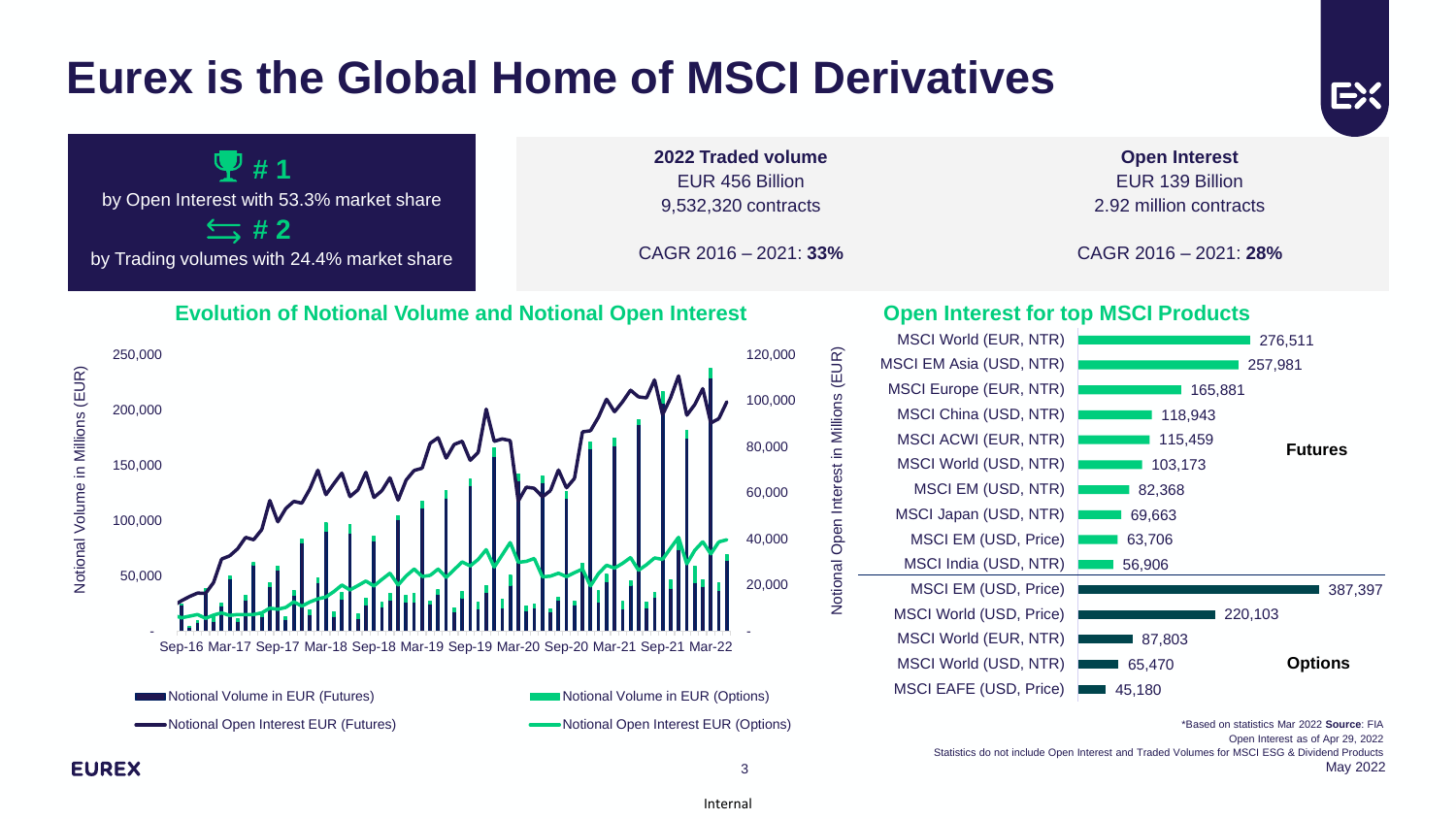# **Growth drivers for Eurex MSCI Derivatives**



#### **Broadest offering of MSCI Derivatives**

■ Eurex offers 154 MSCI futures & 25 options on regional and country indexes



#### **Capital efficiency**

■ Eurex's portfolio-based margining methodology (PRISMA) offers the high levels of cross-margin offsets across equity derivatives



#### **Improving order book liquidity picture**

Market Makers provide streaming quotes in all 3 time zones and on calendar spreads during roll periods



#### **Flexibility in entering trades**

▪ Eurex is offering multiple functionalities to **4 8** enter pre-negotiated trades



### **Cheaper fees**

Eurex is significantly cheaper than main competitors



### **Buy-Side clients are getting increasingly involved**

UMR as a regulatory driver, but also increased interaction with buy-side clients



#### **Extended trading hours**

Asian hours trading has been crucial to compete and price in Emerging Markets



#### **Building a MSCI Derivatives ecosystem**

- Futures & Options on one platform
- **Futures on ESG & Dividend Points**

EX: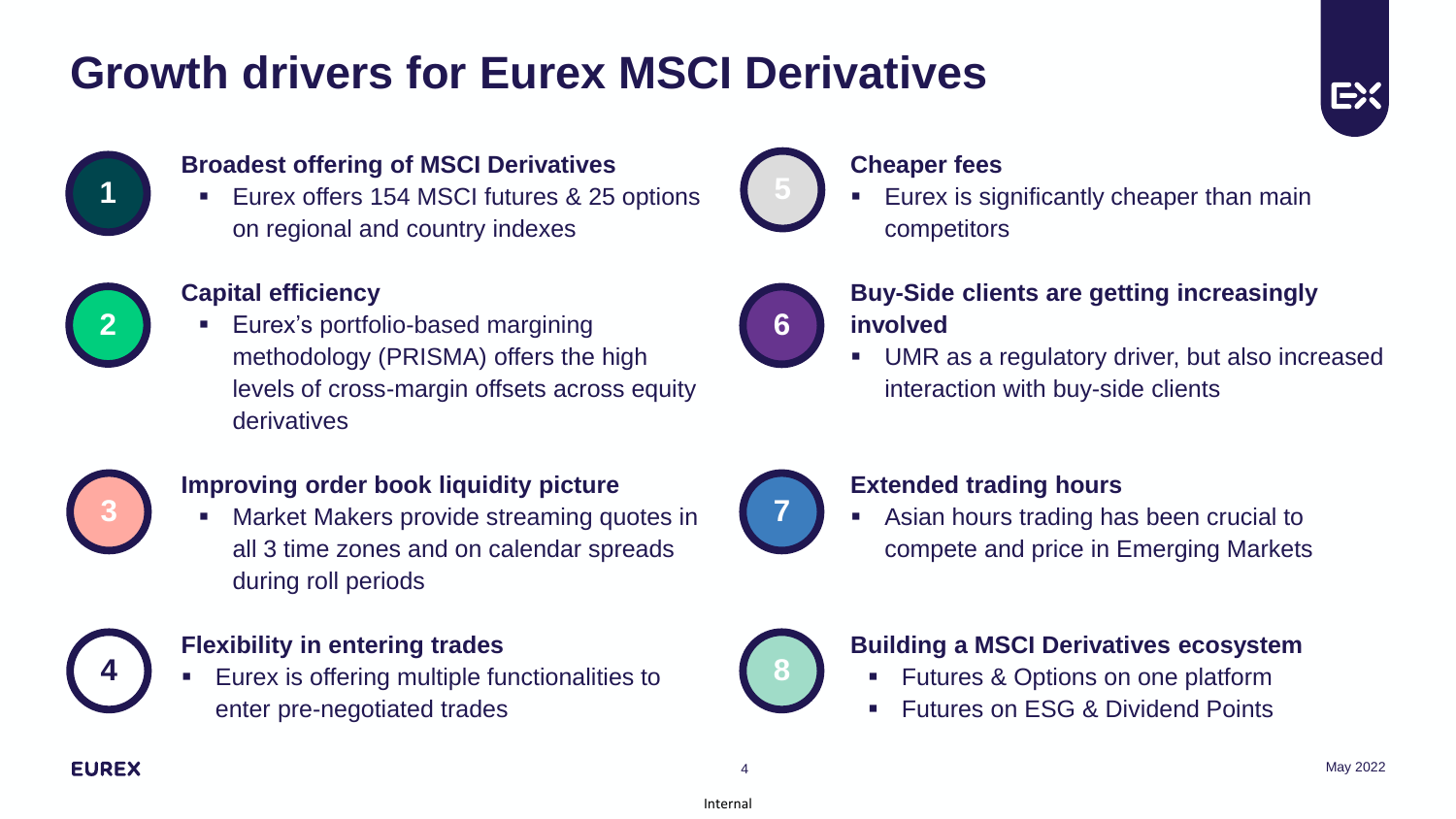### **Broadest offering of MSCI Derivatives 1**

Eurex lists over 154 Futures and 25 Options on Regional and Country Indexes



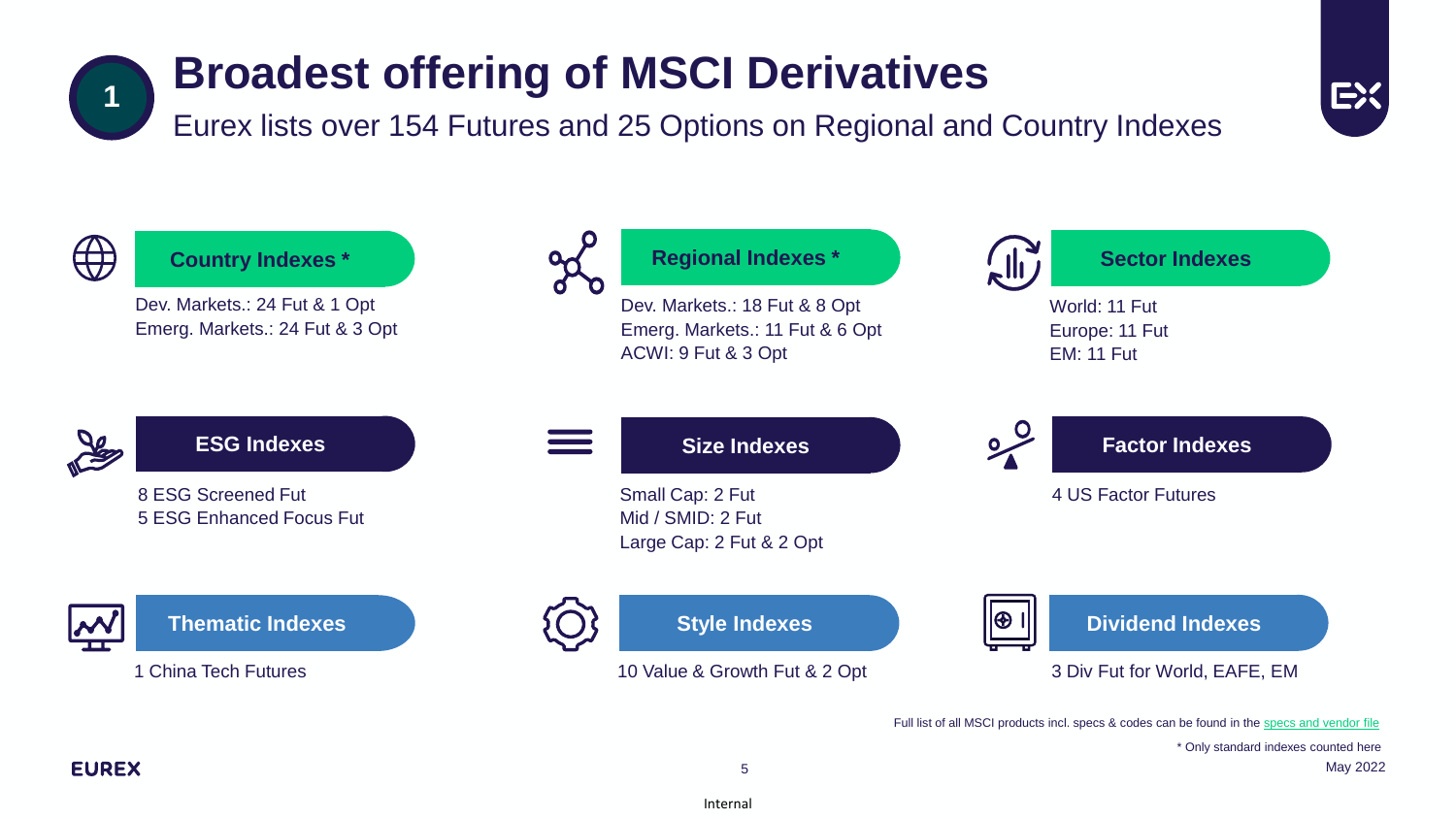



## Efficient Portfolio margining approach via PRISMA

|                  |                          |              |            |        |              |            |                     | <b>Sum of Initial</b> |        |             |                        |                   |
|------------------|--------------------------|--------------|------------|--------|--------------|------------|---------------------|-----------------------|--------|-------------|------------------------|-------------------|
|                  |                          |              |            |        |              |            |                     | <b>Initial Margin</b> |        | Margin (in  | Initial margin         |                   |
|                  |                          | <b>Eurex</b> | <b>BBG</b> |        |              |            | <b>Net Notional</b> | (in EUR) per          |        | EUR) per    | (with Portfolio Margin |                   |
| <b>Portfolio</b> | <b>Product name</b>      | code         | code       | Long   | <b>Short</b> | <b>Net</b> | (in EUR)            | product               | in $%$ | product     | <b>Margining</b> )     | <u>l S</u> avings |
| <b>FESX</b>      | Euro STOXX 50            | <b>FESX</b>  | VG         | 35,000 | 16,000       | 19,000     | 697,870,000         | 77,243,466            | 11.07% | 341,900,227 | 77,050,777             | 77%               |
| add FMWO         | <b>MSCI World</b>        | <b>FMWO</b>  | ZWP        | 2,000  | 25,000       | (23,000)   | 1,772,463,636       | 113,056,543           | 6.38%  |             |                        |                   |
| add FMEF short   | <b>MSCI EM Futures</b>   | <b>FMEF</b>  | <b>RBE</b> | $\sim$ | 16,000       | (16,000)   | 778,181,818         | 58,878,734            | 7.57%  |             |                        |                   |
| add FMEA long    | <b>MSCI EM Asia Fut</b>  | <b>FMEA</b>  | <b>ZTW</b> | 12,000 | $\sim$       | 12,000     | 676,363,636         | 66,221,324            | 9.79%  |             |                        |                   |
| add FMEL long    | <b>MSCI EM LatAm Fut</b> | <b>FMEL</b>  | <b>ZUL</b> | 3,000  | $\sim$       | 3,000      | 136,363,636         | 16,990,712            | 12.46% |             |                        |                   |
| add FMEE long    | <b>MSCI EM EMEA Fut</b>  | <b>FMEE</b>  | ZUY        | 2,500  | $\sim$       | 2,500      | 72,045,455          | 9,509,448             | 13.20% |             |                        |                   |
| <b>Total</b>     |                          |              |            |        |              |            | 4,133,288,182       | 341,900,227           | 8.27%  |             | 1.86%                  |                   |

\*Calculation Date: 2 May 2022

- Single product margins in this example are between 6.38% and 13.2% (with an portfolio average of 8.27%)
- However, based on PRISMA model, margin for the entire portfolio is only 1.86%, which is a reduction of 77%
- In general: the better a portfolio is balanced, the higher the margin offsets under PRISMA will be
- Eurex is in a unique position to generate margin offsets, since it hosts an open interest pool of ~140mn Equity & Index derivatives, which are all used to offset against each other
- Index products hereby include STOXX, DAX, SMI, MSCI, FTSE / Equity Products include Eq. Options / SSF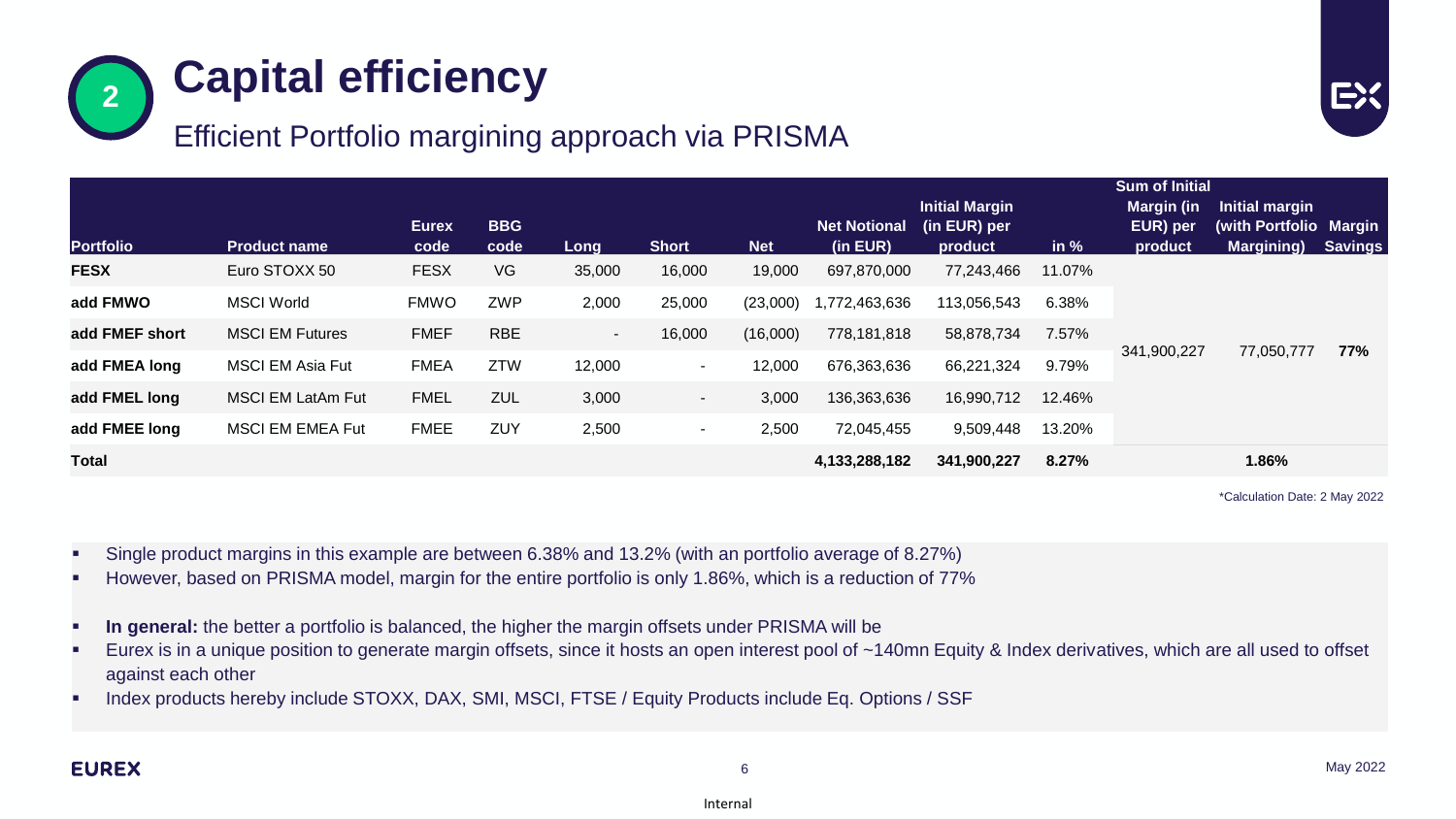## **Improving order book liquidity picture 3**

Order book liquidity has continuously improved since Covid peak in March 2020







#### **ELM\* in MSCI Europe, World & EM for a 2M EUR Order Number of Trades in MSCI Europe, World & EM Futures**

- Spreads on MSCI World Futures (FMWO) have been tightening continuously over time.
- Average impact for a 2M EUR order has decreased from ~15 bps in 2018 to ~6 bps in Q1, 2022
- Spreads on MSCI Europe Futures (FMEU) and EM Futures (FMEF) increased again in March 2022 based on Russian invasion
- Better liquidity is resulting in higher number of trades (esp. in MSCI World) and vice versa

Internal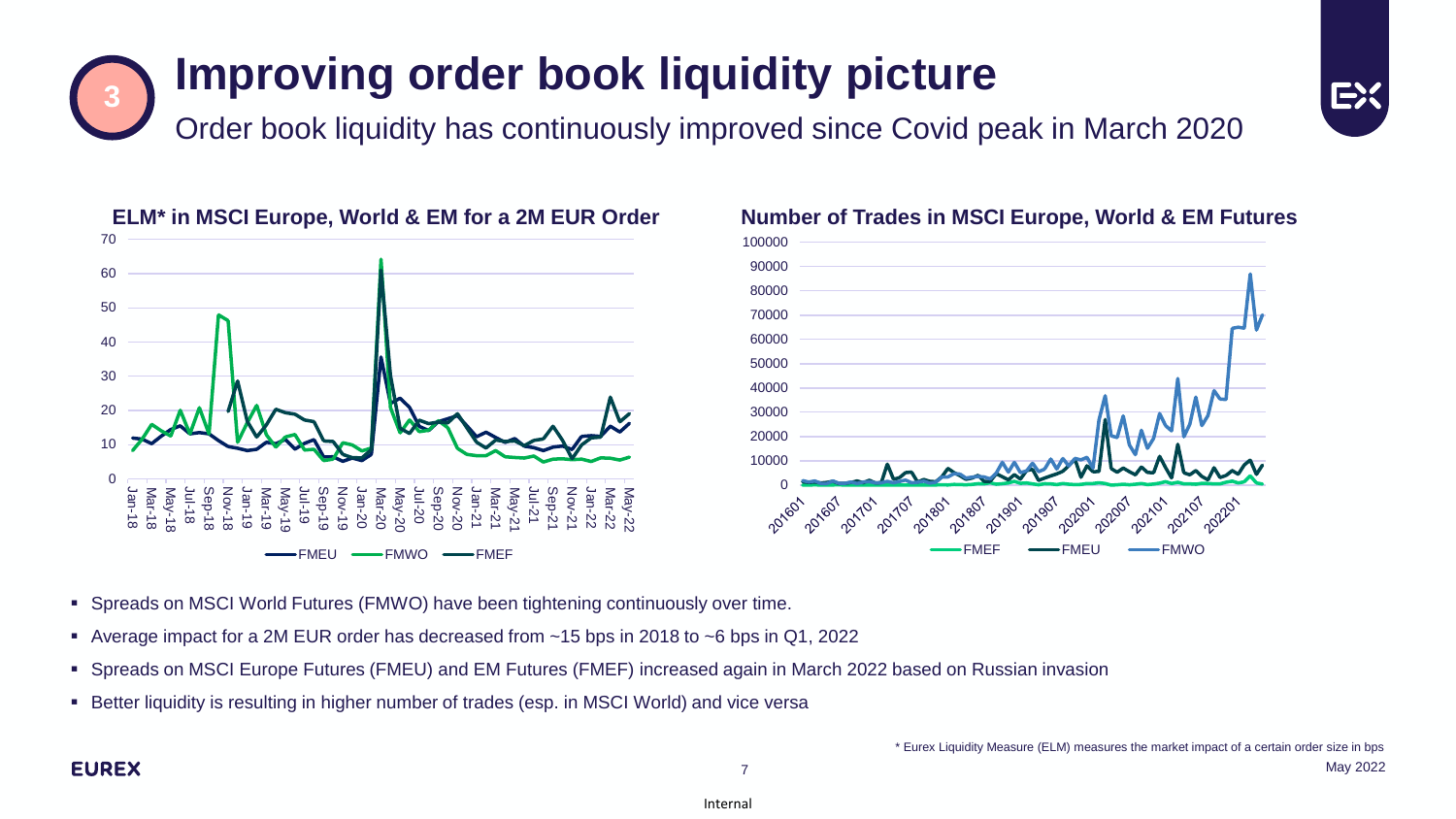



#### **Order book ("regular") vs TES trades ("Block, EFP") in MSCI Futures**



- Even though Eurex encourages and incentivizes trading via the CLOB (Central Limit Order book), the majority of trading is still done via trade entry (TES)
- In order to facilitate those in the most efficient way, Eurex is offering a number of functionalities:
	- ➢ All blocks in MSCI Futures can be entered with **0.001** increments
	- **Flex trades** are allowed for Futures / Options
	- **Minimum Block Trade sizes are rather low**
	- ➢ Intraday **Non-Disclosure limits** in place
	- **Strategy trades** between Futures & Options
	- ➢ **Longer expiries** for FMEF, FMWP, FMFP (5 years)
	- ➢ **EnLight** is offered as a RFQ solution
	- ➢ MOC T+x is coming to facilitate **Basis Trading**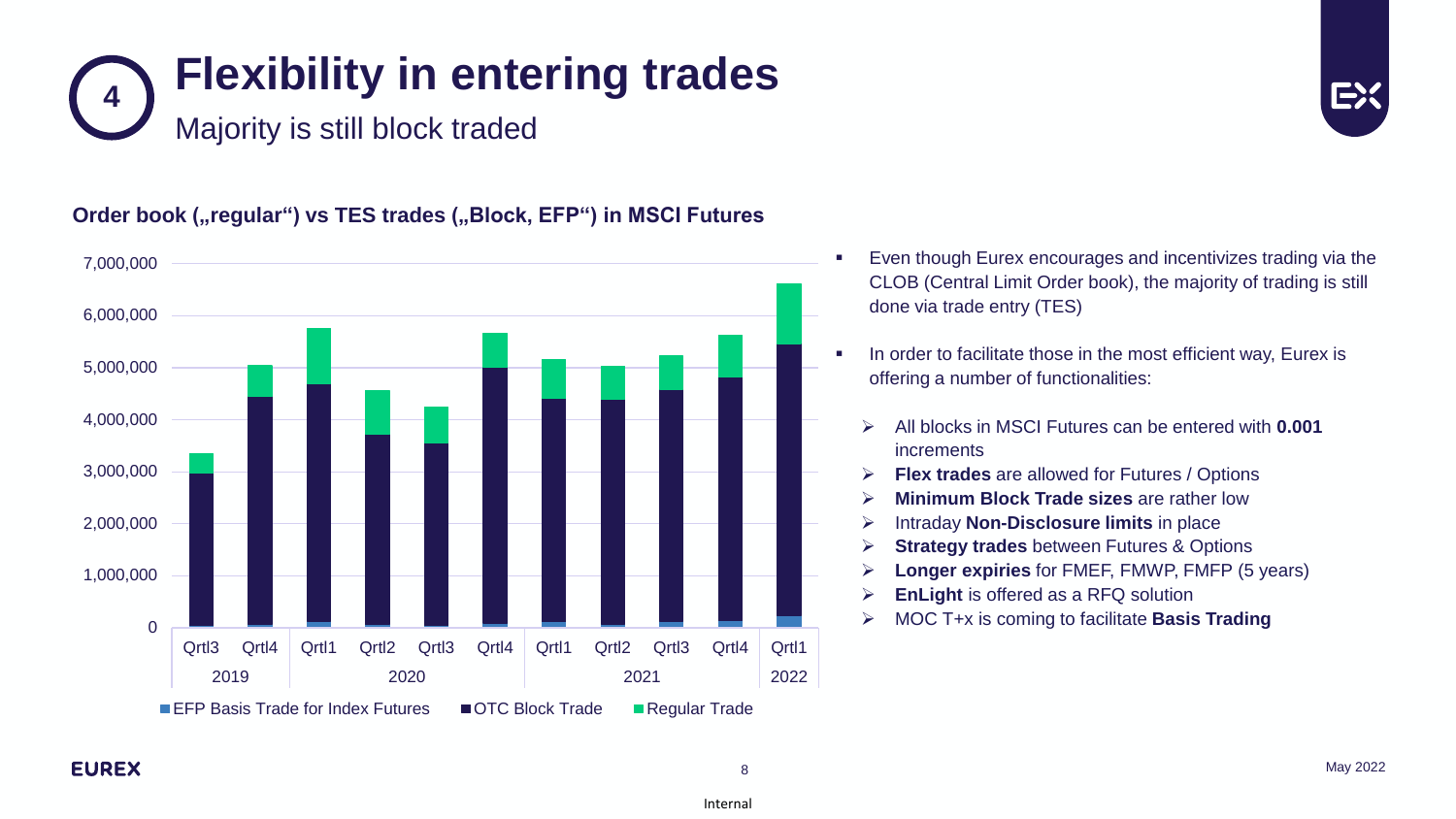

| <b>Contract</b>                           |                     | <b>MSCI Futures</b>  | <b>MSCI Options</b> |            |       |  |
|-------------------------------------------|---------------------|----------------------|---------------------|------------|-------|--|
| <b>Currency</b>                           |                     | EUR/GBP/USD/CHF      | EUR/GBP/USD         |            |       |  |
| <b>Fee differentiation</b>                | <b>Standard fee</b> | <b>Reduced fee</b> * |                     |            |       |  |
| <b>Account</b>                            | A/P/M               | A/P/M                | $\mathsf{A}$        | P          | M     |  |
| <b>Orderbook</b>                          | 0.6                 | 0.3                  | 0.54                | 0.5        | 0.5   |  |
| <b>Eurex EnLight</b>                      | 0.9                 | 0.45                 | 0.56                | 0.5        | 0.5   |  |
| <b>TES</b>                                | 0.9                 | 0.45                 | 0.58                | 0.5        | 0.5   |  |
| <b>Threshold (number of</b><br>contracts) | n. a.               | n. a.                | $3,000**$           | $2,000$ ** | n. a. |  |

\* For **EM Futures** (FMEM, FMEF) / **EAFE Futures** (FMFA, FMFP) / **Asian country Futures** (FMCN, FMCH, FMIN, FMID, FMMY, FMPH, FMTH, FMTW) until end of 2022

\*\* Fee per contract (contract number ≤ threshold value) in respective currencies

EX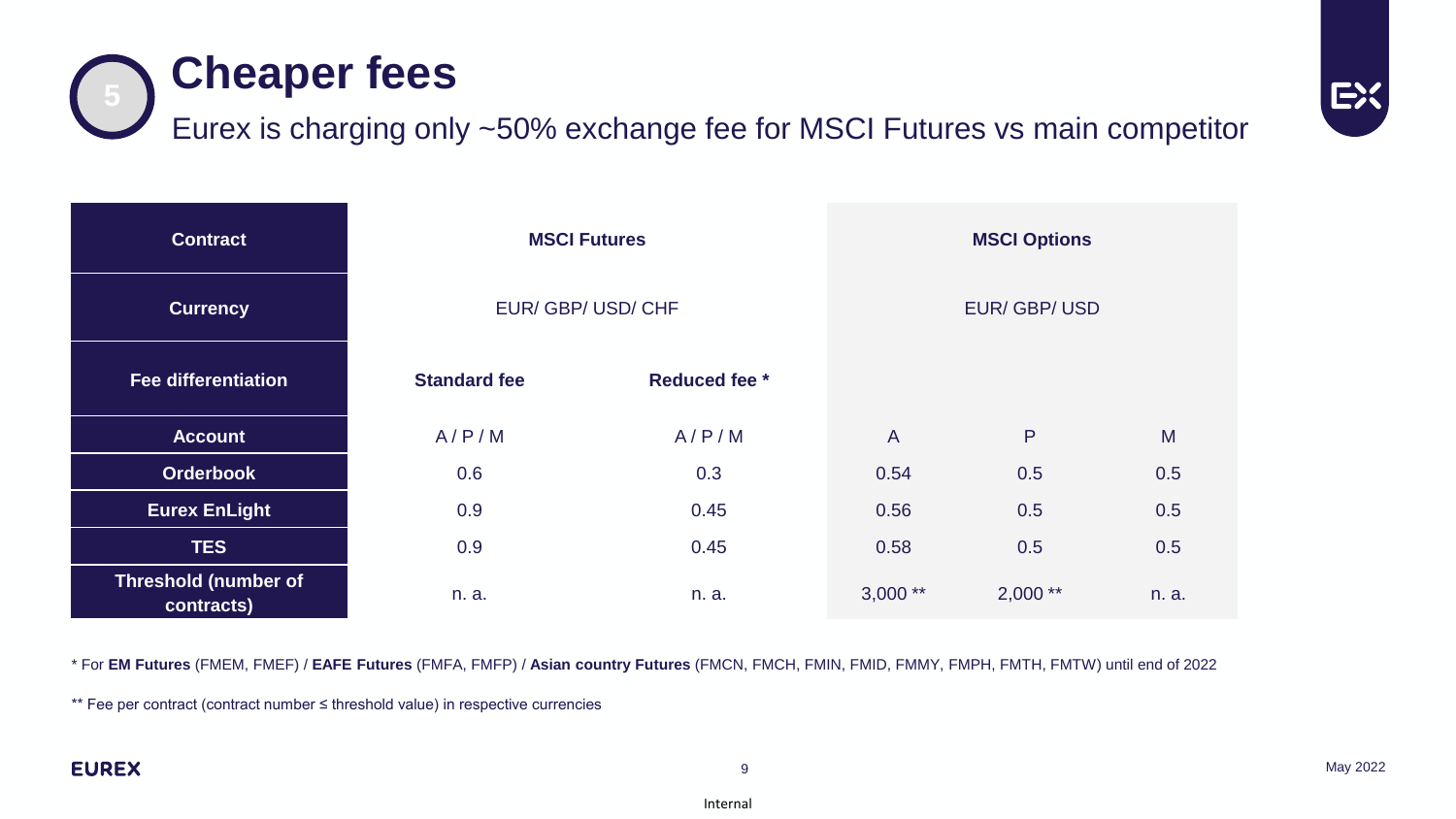## **Buy-Side clients are getting increasingly involved 6**



End client positions now represent 28% of Eurex's MSCI Derivatives flow



- With UMR (Uncleared Margin Rules) coming into play, it is expected that additional flow from buy-side clients will come into Futures
- Conversations ongoing with clients and dealers on how to optimize this shift
- Additional growth should attract also new players like hedge funds and more market makers / liquidity providers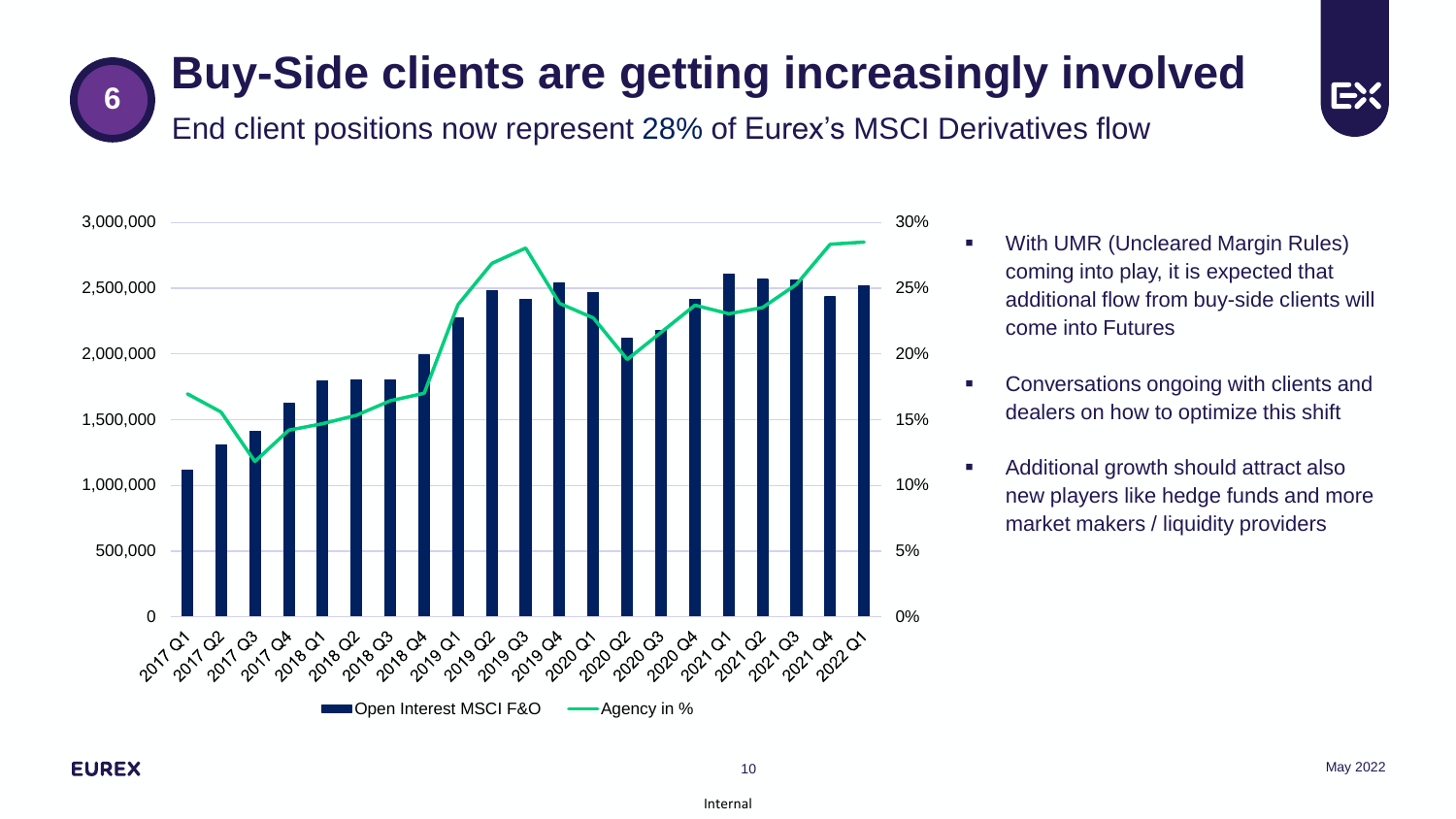

#### May 2022

EX





#### **Share of MSCI EM Index open for trading throughout the trading day**

**Extended trading hours 7**

Adding Asian hours has been crucial to compete in Emerging Markets



 $\triangleright$  As the majority of EM countries are Asia-

Asian hours

based (in total almost 80%), it is important to foster tradability of MSCI Futures in the

**Traded contracts in MSCI during Asian hours**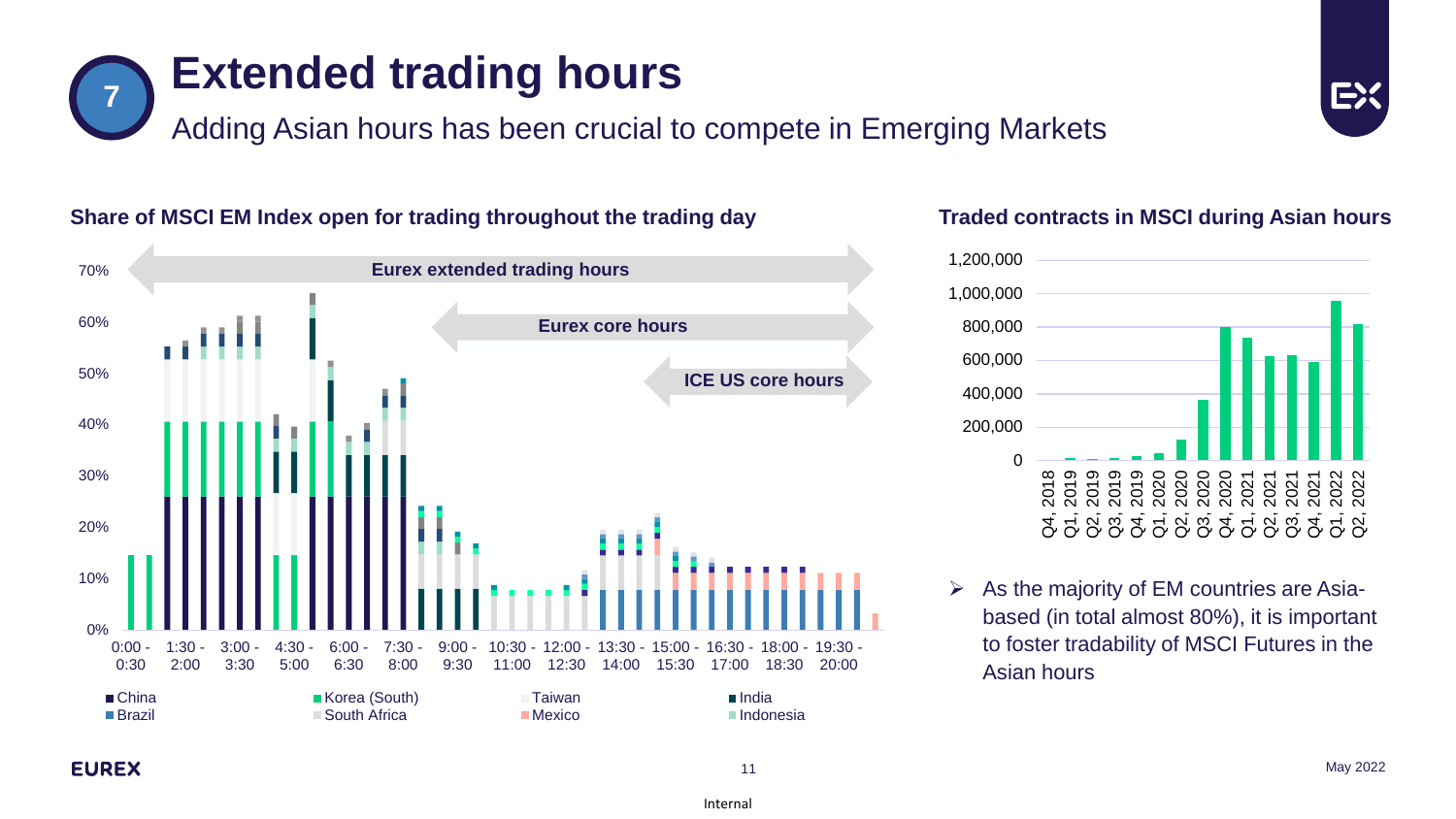## **Building a MSCI Derivatives ecosystem** Options & Futures on one platform / additional product alternatives **8**



**Open Interest in MSCI Options**

- Offering Futures and options on the same platform offers advantages in hedging, margining, strategy trading
- Development in the options segment is focussing on EM, World & EAFE indices, as shown on the left
- Beside of that, Eurex offers different product types (same index in different currencies, Price vs NTR indices)
- Additional choice is given by the launch of ESG index derivatives: Screened indices follow a simple, valuesbased approach, whereas the Enhanced Focus CTB derivatives reach for a higher ESG score, while maintaining a low tracking error to the parent index
- Finally, Eurex is also offering Dividend point Futures (again on EM, World & EAFE) to make Dividends tradable on it´s own

EX: